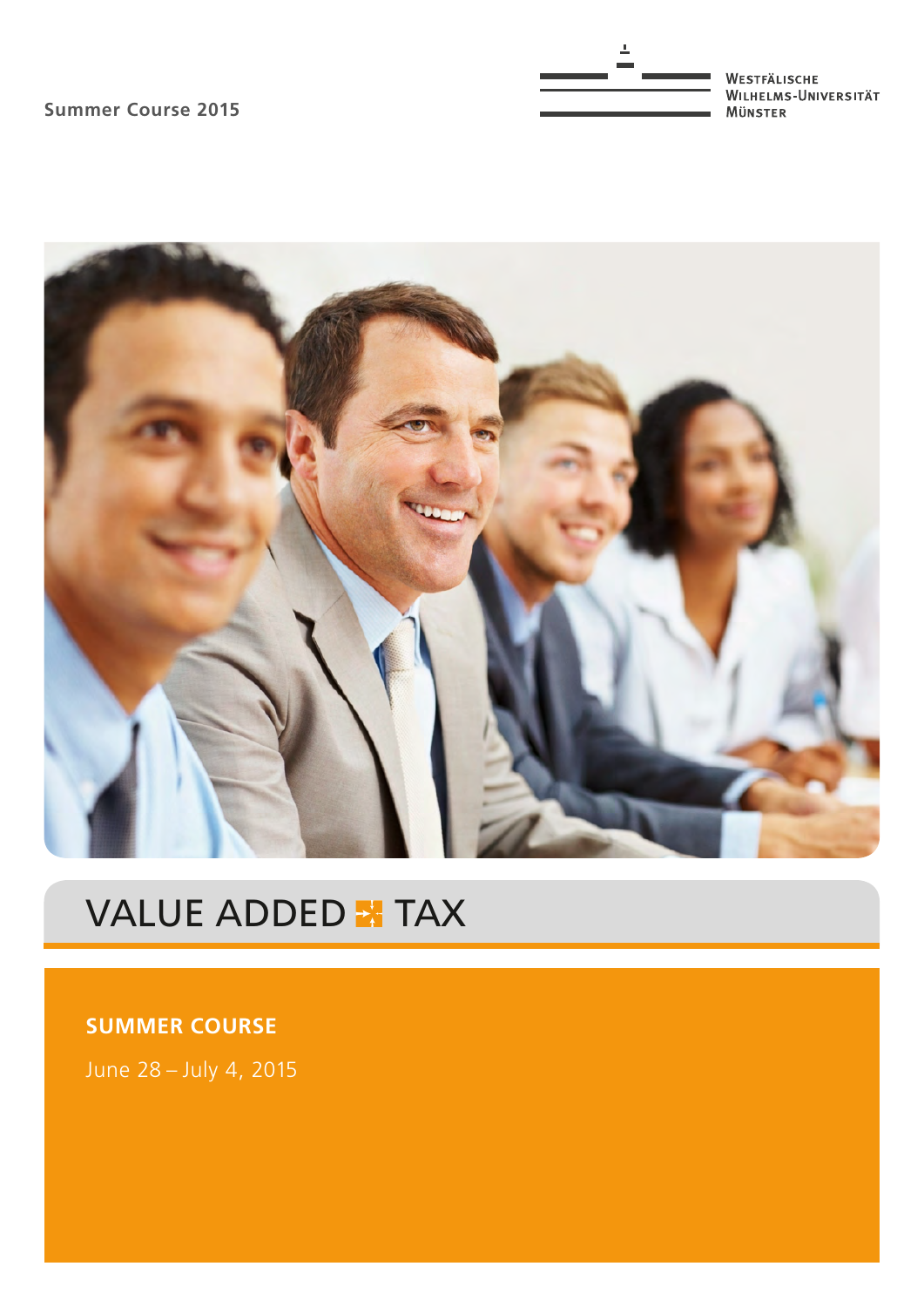



### **Summer Course Value Added Tax**

Value Added Tax has already become the most important source of tax revenue in many EU Member States, and it certainly is by far the fiscally most relevant levy among the taxes that have been harmonized within the EU internal market. VAT is conceived as a charge on consumption expenditure to be borne by final consumers, but it has been construed as an indirect tax to be collected by businesses. For European companies, VAT compliance and VAT planning are therefore an eminent topic on the agenda of their tax departments and CFOs, and skilled VAT advisors are in high demand in law firms and accountancy firms. Moreover, the complex relationship between primary Union law, secondary Union law – in particular, the EU VAT Directive – and national VAT Acts and provisions characterizes the study of VAT as one of the most challenging, but also most intriguing fields of modern taxation.



**Prof. Dr. Joachim Englisch**

Against this background, Münster University and JurGrad gGmbH will offer the "Summer Course Value Added Tax" again in June 2015. The course is split into an Introductory Course that will outline the basic concepts of EU VAT, and an Advanced Course that will focus on selected issues. In the internal market that is characterized by intense cross-border trade, the VAT rules for international supplies of goods and services are of special relevance; this is reflected in both parts. All lectures are taught in English and are based on the provisions and concepts of the EU VAT Directive. Moreover, in so far as optional VAT regimes will be discussed (e.g. the VAT grouping regime), the course also offers an overview of the various approaches of the most relevant Member State jurisdictions. The international faculty is composed of highly renowned VAT experts who combine academic excellence with practical insights into the application of VAT.

The **Introductory Course** (28 June – 01July) aims to familiarize students and young professionals with the fundamentals of VAT and addresses issues like "Key Features of EU VAT Liability", "Input VAT Deduction" or "International Co-ordination of EU VAT".

The following **Advanced Course** (01– 03July) focuses on selected topics of VAT in the European Union and discusses current issues in the field that are highly significant in practice. Subjects such as "Subsidies and Sales Promotion", "The New Regime for TBE Services" or "Future Trends in VAT/GST Policy" are on the agenda.

Both sessions and all lectures may also be booked and attended separately.

We are looking forward to welcoming you among the participants!

**Prof. Dr. Joachim Englisch** Institute of Tax Law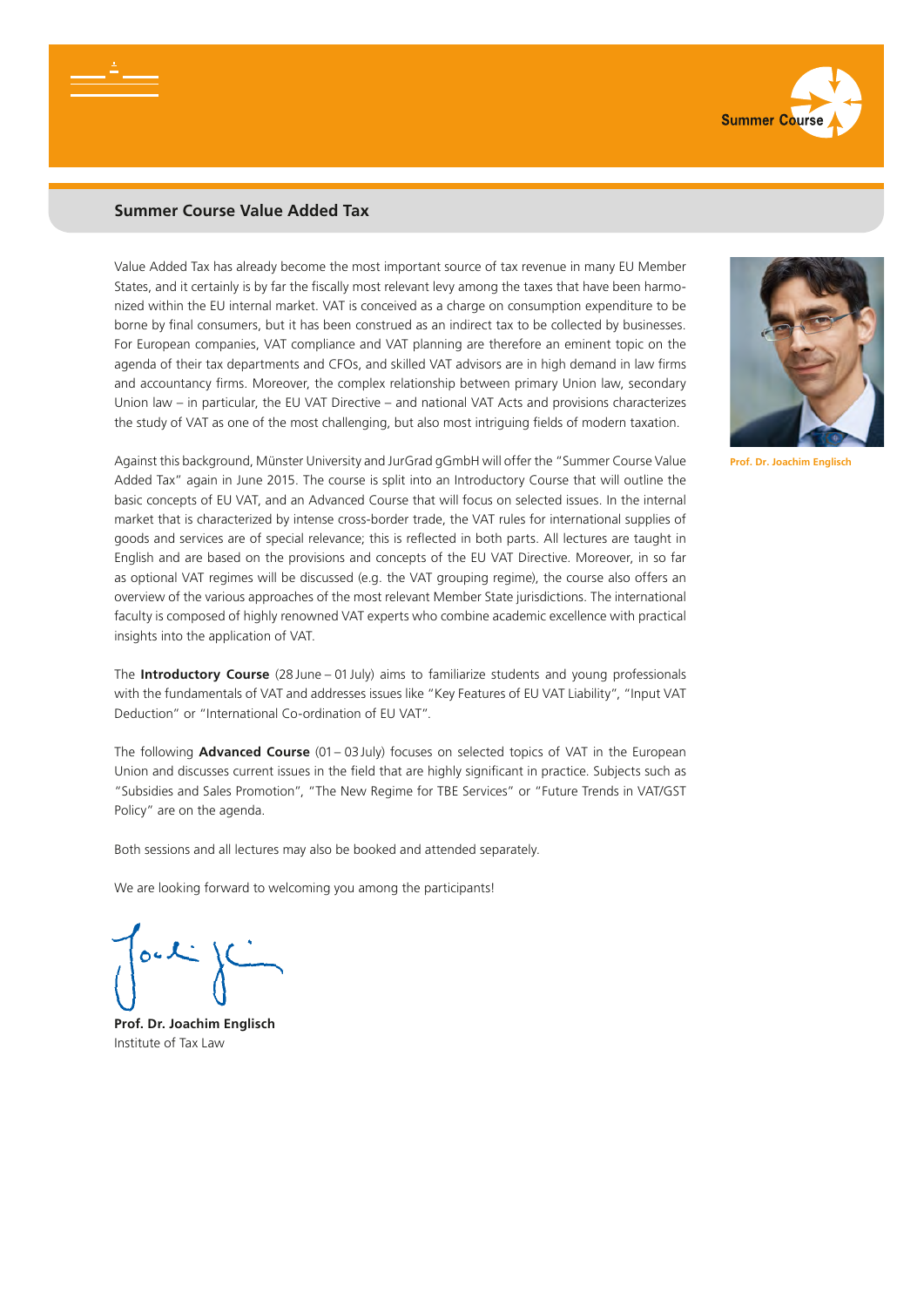

**Münster: Living between tradition and modern spirit**

In October 2004 Münster received the LivCom Award in Canada officially confirming what the people of Münster already knew: that theirs is one of the most liveable cities in the world! The first large city in Germany to receive this award, the Westphalian metropolis bridges the gap between traditional and contemporary in its own extraordinary way. The well-known historic old town with its mediaeval buildings is a harmonious contrast to the modern architecture seen in the city's many new buildings.

Founded in 793, Münster has a long and illustrious history, the most famous and notable event of which is the Peace of Westphalia treaty of 1648 which after months of negotiation ended the Thirty Years' War. Today it is still possible to visit the historic 'Hall of Peace' located in the city's beautiful gothic City Hall. From there a walk along the famous 'Prinzipalmarkt' with its magnificent gabled buildings is a walk back to the time of the Hanse.

Münster's University, which is the largest employer of the region, was founded in 1780 and is one of the five largest universities in Germany. About 39.000 students take part in over 120 fields of study. The university's good reputation is particularly based on its law and business studies programs. The administration of the university is located today in the Prince Bishop's Castle in Münster. This outstanding structure was built by the architect Johann Conrad Schlaun whose baroque architecture can be seen in many other areas of the city.

Whoever comes to Münster immediately notices the spectacular amount of bicycles that are not only the vehicle of choice for getting from one seminar to another, but also used by those of every age. That this ubiquitous method of transportation forms a distinct part of the cityscape day and night is no surprise – there are about twice as many bicycles in Münster as there are inhabitants!

However, Münster has more to offer than just a university and countless bicycles. Those interested in culture keep returning to enjoy Münster's concerts, theatres and museums. Germany's only Picasso Museum can be found in the immediate vicinity of the "Kettelerschen Hof" where the seminar rooms and offices of JurGrad gGmbH are located.

In addition, the Westphalian metropolis has an extremely large selection of restaurants, cafes and pubs. The nightlife in Münster is legendary – and not just for students. Especially popular for young and old is the 'Kuhviertel' at the edge of the old town, with its many small, carefully restored houses and traditional student pubs. On the other side of Münster is the newly developed harbor area on the Dortmund-Ems Canal where a 'trendy' stretch along the water contains numerous clubs, bars and discoteques.





Experience culture and enjoy a zest for life every day.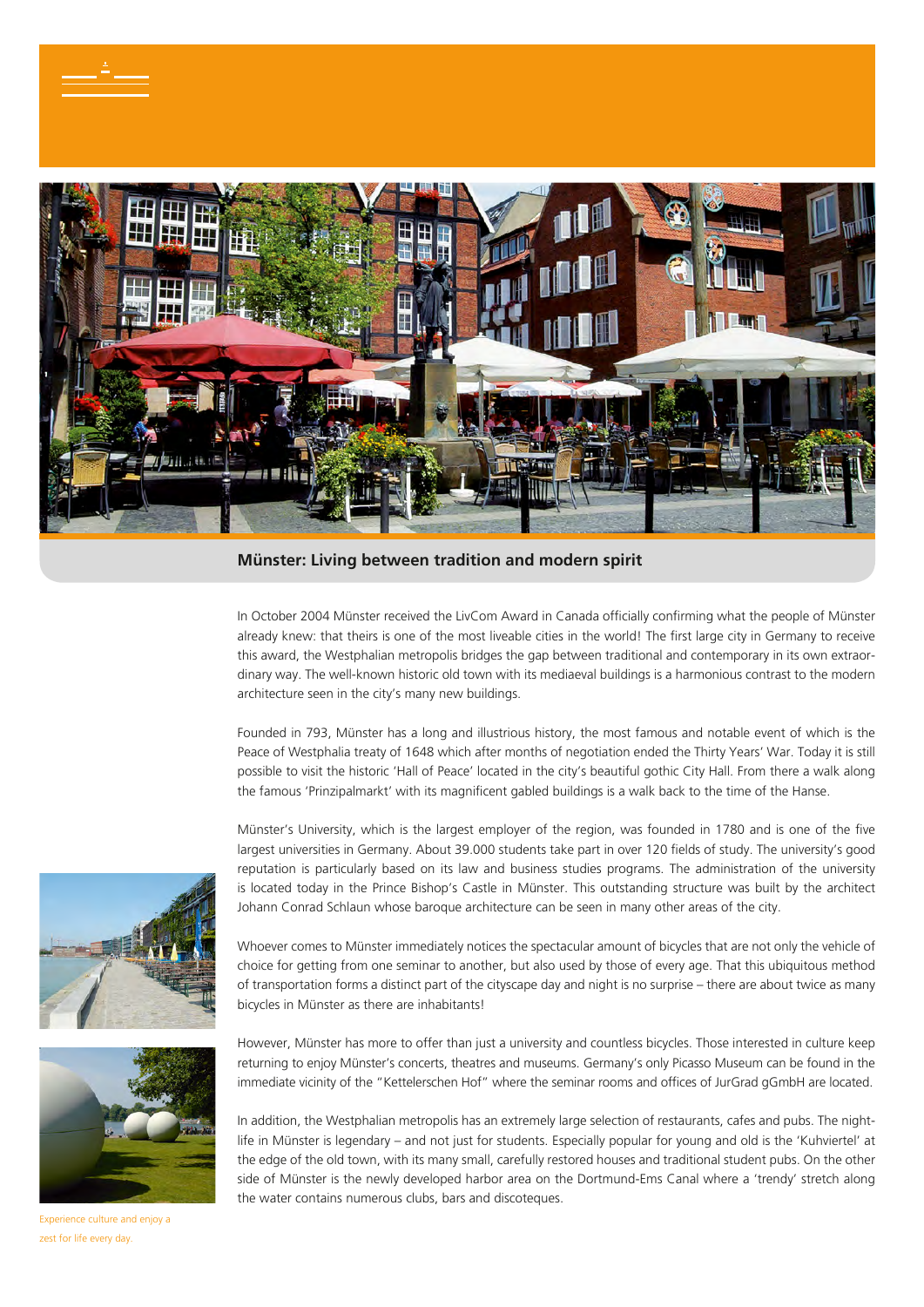

## **Faculty**

### Panel of Lecturers



**Prof. Dr. Tina Ehrke-Rabel** Professor of Fiscal Law and Tax Law at Graz University, Austria



**Prof. Dr. Joachim Englisch**  Professor for Public Law and Tax Law at Münster University, Germany



**Prof. Dr. Rita de la Feria, PhD** Chair in Tax Law, Director of Marketing and Communications Durham Law School, UK



**Dr. Natalie Harksen** Senior Partner, AWB Wolffgang & Harksen Rechtsanwaltsgesellschaft mbH, Münster, Germany



**Prof. Oskar Henkow, LL.M., LL.D.**  Associate Professor Lund University, Partner at Ernst & Young, Sweden



**Prof. Herman van Kesteren**  Professor of Tax Law at Tilburg University, Partner at pwc, the Netherlands



**Ine Lejeune** Partner Tax Policy – Dispute Resolution and Litigation, Law Square, Belgium



**Prof. DDr. h.c. Ben J. M. Terra**  University of Amsterdam, the Netherlands University of Lund, Sweden



**Prof. Dr. Edoardo Traversa** Catholic University of Louvain, Belgium Of Counsel, Liederkerke, Brussels, Belgium



**Prof. Dr. Hans-Michael Wolffgang**  Professor of Law, Department of Customs and Excise, Münster University, Germany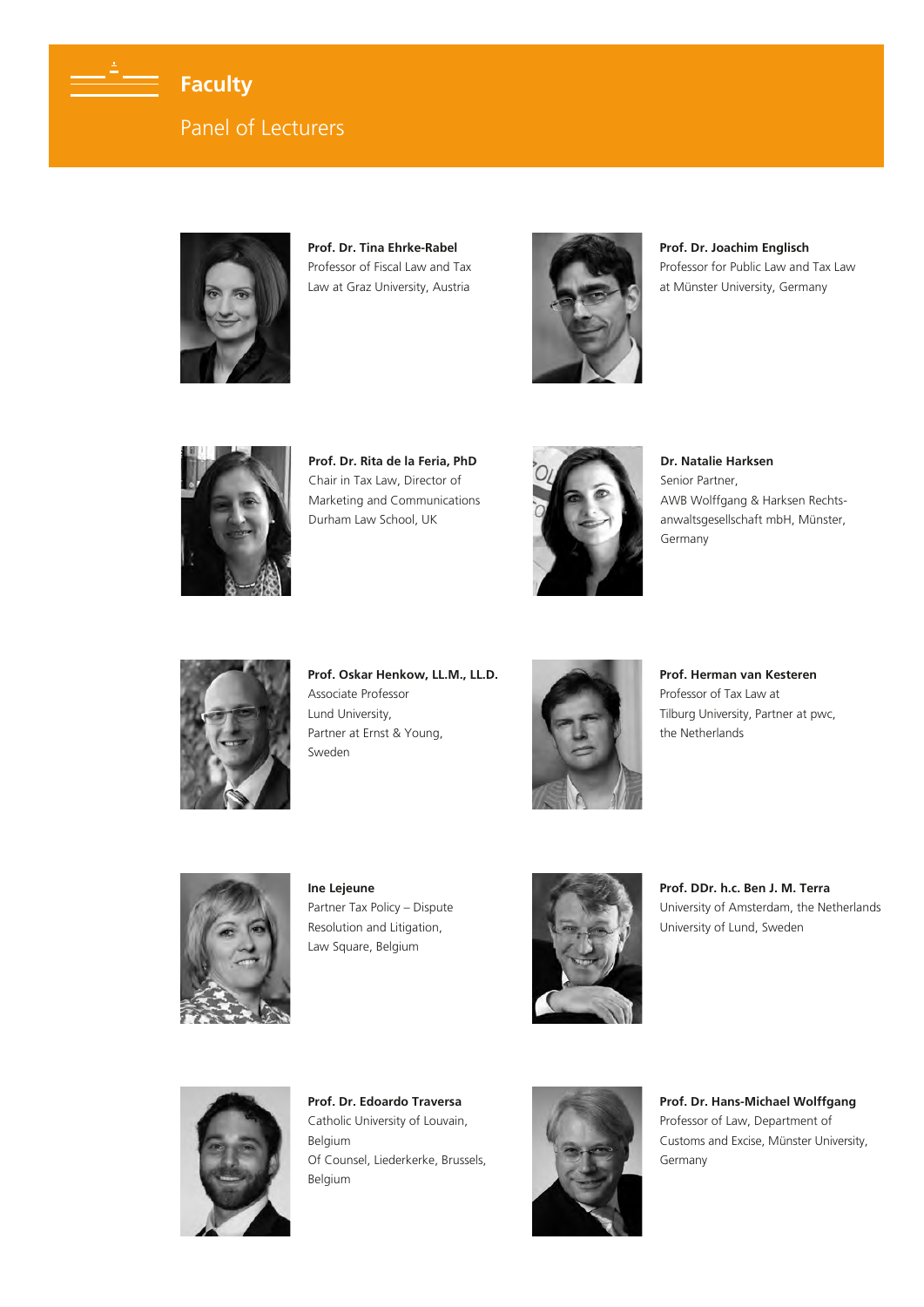

## **Introductory Course**

|                          | Sunday, 28 June 2015                                                                                                                                                                         |                          | Tuesday, 30 June 2015                                                                                                                                                                           |
|--------------------------|----------------------------------------------------------------------------------------------------------------------------------------------------------------------------------------------|--------------------------|-------------------------------------------------------------------------------------------------------------------------------------------------------------------------------------------------|
| $2.00$ p.m. $-6.00$ p.m. | <b>Introduction to EU VAT</b><br>■ VAT/GST as a world-wide fiscal<br>phenomenon<br>Fundamental EU VAT principles<br>$\blacksquare$ Legal basis: EU VAT legislation and its<br>interpretation | $9.00$ a.m. $-1.00$ p.m. | <b>Input VAT Deduction</b><br>$\blacksquare$ Requirements<br>$\blacksquare$ Limitations, esp. in the context of<br>exemptions<br>■ Supplies for mixed use<br>Adjustments of input VAT deduction |
|                          | Interaction between national VAT laws<br>and EU VAT legislation<br>$\blacksquare$ Structure of the analysis of an EU VAT<br>liability<br>Prof. Dr. Joachim Englisch                          | $1.45$ p.m. $-6.00$ p.m. | Prof. Dr. Tina Ehrke-Rabel<br>International Co-ordination of EU VAT<br><b>Overview</b><br>$\blacksquare$ Intra-community supply of goods                                                        |
| 6.00 p.m.                | Get-together                                                                                                                                                                                 |                          | $\blacksquare$ Chain transactions<br>Prof. DDr. h.c. Ben J. M. Terra                                                                                                                            |



#### The courses take place in a pleasant atmosphere.

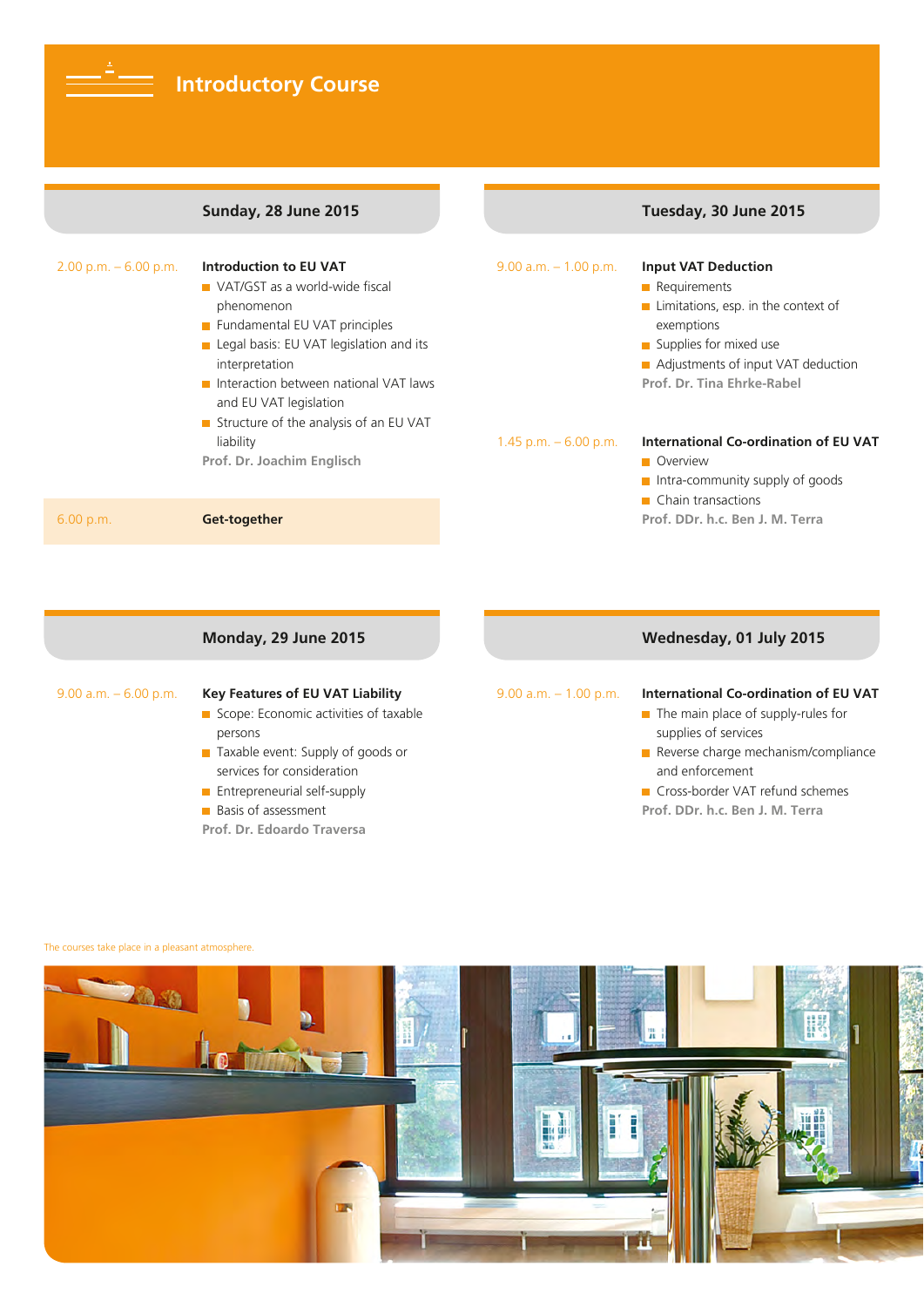

m

## **Advanced Course**



|                          | Wednesday, 01 July 2015                                                                                                                                                                                                                           |                          | Friday, 03 July 2015                                                                                                                                                                                                                             |
|--------------------------|---------------------------------------------------------------------------------------------------------------------------------------------------------------------------------------------------------------------------------------------------|--------------------------|--------------------------------------------------------------------------------------------------------------------------------------------------------------------------------------------------------------------------------------------------|
| 1.45 p.m. $-6.00$ p.m    | <b>Subsidies and Sales Promotion</b><br>Taxable & non-taxable subsidies;<br>input VAT deduction for 3rd parties<br>Sales promotion schemes:<br>vouchers, rebates, loyalty rewards;<br>and COM reform proposal<br>Prof. Oskar Henkow, LL.M., LL.D. | $9.00$ a.m. $-1.00$ p.m. | <b>Customs and VAT - Opposites Attract</b><br>Similarities and differences<br>Import from customs and VAT<br>point of view<br>Customs procedures and VAT<br>■ Customs tariff and VAT<br>Prof. Dr. Hans-Michael Wolffgang<br>Dr. Nathalie Harksen |
|                          |                                                                                                                                                                                                                                                   | 1.45 p.m. $-6.00$ p.m.   | <b>Future Trends in VAT/GST Policy</b><br>OECD: VAT/GST Guidelines<br>EU: Taxing B2B intra-Union trade of<br>goods<br>Other global trends<br>Ine Lejeune                                                                                         |
|                          | Thursday, 02 July 2015                                                                                                                                                                                                                            |                          | Saturday, 04 July 2015                                                                                                                                                                                                                           |
| $9.00$ a.m. $-1.00$ p.m. | The New Regime for TBE Services<br>Place of supply rules<br>$\blacksquare$ Intermediaries<br><b>MOSS</b><br>Prof. Dr. Rita de la Feria, PhD                                                                                                       |                          | 10.00 a.m. - 11.30 a.m. Optional Test (Introductory Course)                                                                                                                                                                                      |
| 1.45 p.m. $-6.00$ p.m.   | <b>VAT Treatment of Groups</b><br>Holding companies<br>VAT grouping regimes in major EU<br>jurisdictions<br>VAT treatment of restructurings/TOGC<br>Prof. Herman van Kesteren                                                                     |                          |                                                                                                                                                                                                                                                  |
|                          |                                                                                                                                                                                                                                                   |                          |                                                                                                                                                                                                                                                  |

揃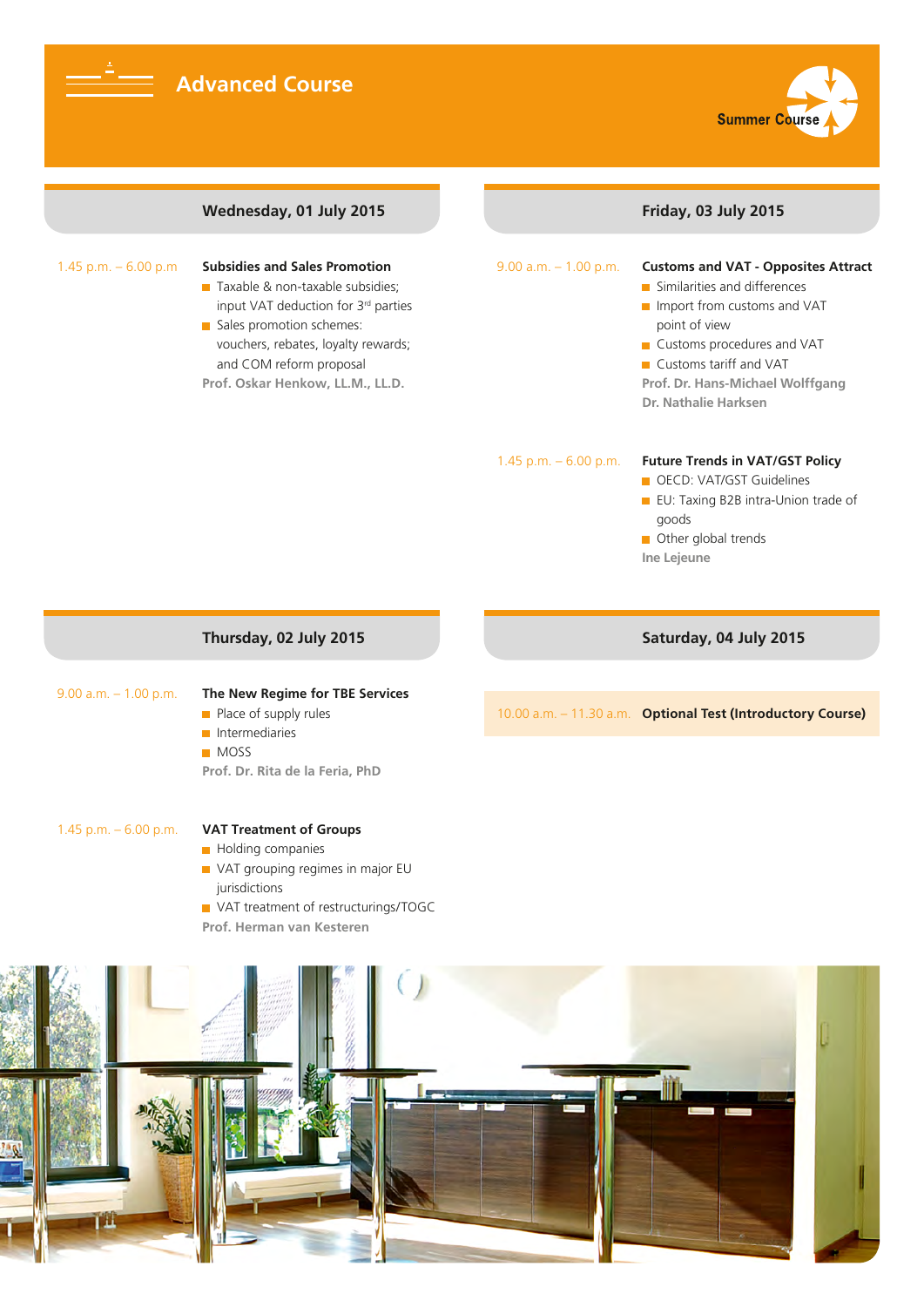



### **General Information**

 **Who should attend? Introductory Course:** Participants with only basic knowledge of VAT legislation, e.g. young professionals, interns, "Rechtsreferendare" **Advanced Course:** Professionals with previous knowledge of VAT legislation, e.g. lawyers, consultants, participants of the Introductory Course

- Venue: The courses will take place at "Kettelerscher Hof" (Königsstr. 51–53) which is located in the city of Münster close to the main building of the Faculty of Law.
- **Accommodation:** The organizer does not provide accommodation. However, a directory of hotels, which offer a discount to participants, is provided.
- **Registration:** The registration form is available on **www.sc-vat.de**. Registration deadline is 15 June 2015.
- **Course Fee:** The fee includes all course materials and refreshments.

**Reduced\*:** € 300 **Standard\*\*:** € 1.800

\*Full-time students and "Referendare", proof required. Maximum ten participants. \*\* A 50% discount applies for former and recent participants of our master programs. Both sessions and all lectures may also be booked and attended separately (€ 400/day).

# **JurGrad**

**School of Tax** and Business Law

Westfälische Wilhelms-Universität Münster

#### **Contact**

JurGrad gGmbH Picassoplatz 3 48143 Münster Germany

phone: +49 (0)251 620 77-15 fax: +49 (0)251 620 77-17 e-mail: info@sc-vat.de internet: www.sc-vat.de



**Katrin Leez, M.A.**



**2** Kettelerscher Hof, Königsstraße 51–53, 48143 Münster

**3** Office of the JurGrad gGmbH, Picassoplatz 3, 48143 Münster

**4** Münster Central Station